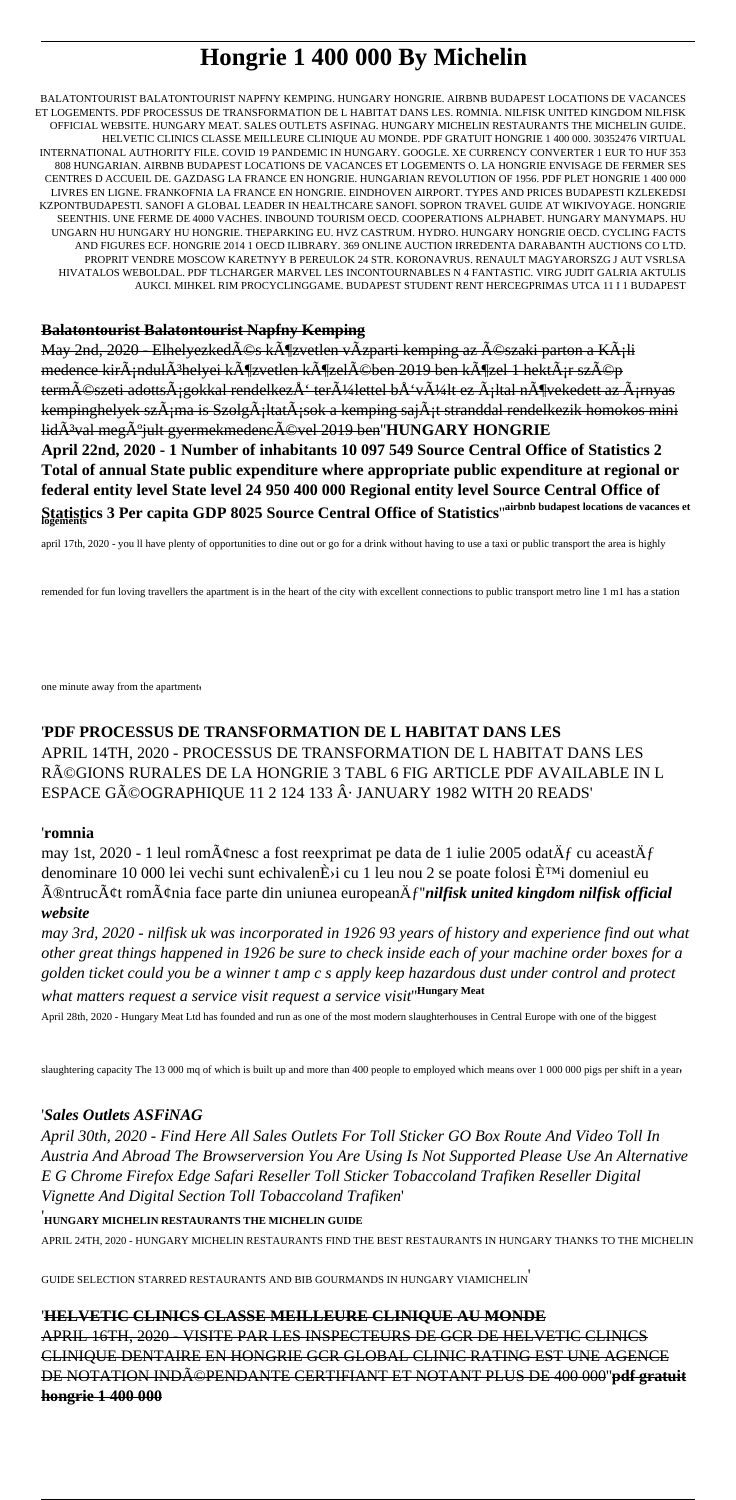april 29th, 2020 - le livre hongrie 1 400 000 a ©té ©crit le 05 01 2005 par michelin vous pouvez lire le livre hongrie 1 400 000 en format pdf epub mobi sur notre site web djcetoulouse fr vous trouverez ©galement sur ce site les autres livres de l auteur michelin'

### '*30352476 virtual international authority file*

*april 30th, 2020 - mercator gerard 1512 1594 mercator gerhard 1512 1594 mercator gerardus 1512 1594 mercator gerardus mercator gérard gerhardus mercatoegsdg*'

### '*COVID 19 PANDEMIC IN HUNGARY*

*MAY 4TH, 2020 - THE ONGOING PANDEMIC OF CORONAVIRUS DISEASE 2019 COVID 19 A NOVEL INFECTIOUS DISEASE CAUSED BY SEVERE ACUTE RESPIRATORY SYNDROME CORONAVIRUS 2 SARS COV 2 SPREAD TO HUNGARY ON 4 MARCH 2020 WHEN THE FIRST CASES IN THE COUNTRY WERE ANNOUNCED THE FIRST CORONAVIRUS RELATED DEATH WAS ANNOUNCED ON 15 MARCH ON THE GOVERNMENT S OFFICIAL WEBSITE*''**GOOGLE**

MAY 1ST, 2020 - SEARCH THE WORLD S INFORMATION INCLUDING WEBPAGES IMAGES VIDEOS AND MORE GOOGLE HAS MANY

SPECIAL FEATURES TO HELP YOU FIND EXACTLY WHAT YOU RE LOOKING FOR''**XE Currency Converter 1 EUR To HUF 353 808 Hungarian**

**April 30th, 2020 - 1 EUR 336 333 HUF Euro To Hungarian Forint Conversion Last Updated 2020 01 27 04 24 UTC All Figures Are Live Mid Market Rates Which Are Not Available To Consumers And Are For Informational Purposes Only Want To Send Money From EUR To HUF Try XE Money Transfer Now Fast Secure No Fees Charges May Occasionally Be Applied By A Third**''**airbnb budapest locations de vacances et logements o**

april 27th, 2020 - 27 avr 2020 louez aupr $\tilde{A}$ 's de l habitant  $\tilde{A}$  budapest hongrie  $\tilde{A}$  partir de 28 cad par nuit trouvez des h $\tilde{A}$ ©bergements uniques aupr $\tilde{A}$ 's d h 'tes locaux dans 191 pays se sentir chez soi partout avec airbnb'

'**La Hongrie envisage de fermer ses centres d accueil de**

**April 28th, 2020 - La Hongrie envisage de fermer ses centres quelque 1 600 personnes étaient** hébergées dans les six centres d qui avait vu transiter quelque 400 000 personnes avant l  $\tilde{A}$ ©rection'

### '**gazdasg la france en hongrie**

april 25th, 2020 - a nemzeti erd $\widehat{A}$ Oszeti hivatal onf feladata a kincst $\widehat{A}$ ; ri $\widehat{A}$  1 750 000 hekt $\widehat{A}$ ; r valamint a k $\tilde{A}$ ¶zter $\tilde{A}$ ¼letekhez tartoz $\tilde{A}$ <sup>3</sup> 2 700 000 hekt $\tilde{A}$ <sub>i</sub>r erd $\tilde{A}$ <sup>t</sup>k kezel $\tilde{A}$ ©se a fennmarad $\tilde{A}$ <sup>3</sup> 10 600 000 hekt $\tilde{A}$ ir 3 500 000 mag $\tilde{A}$ intulajdosnoshoz tartozik foglalkoztatottak sz $\tilde{A}$ ima 231 400 f $\AA$ <sup>\*</sup>

#### '**Hungarian Revolution Of 1956**

May 1st, 2020 - The Hungarian Revolution Of 1956 Hungarian 1956 Os Forradalom Or The Hungarian Uprising Was A Nationwide Revolution Against The Hungarian People S Republic And Its Soviet Imposed Policies Lasting From 23 October Until 10 November 1956 Leaderless At The Beginning It Was The First Major Threat To Soviet Control Since The Red Army Drove Nazi Germany From Its Territory At The End Of World''**PDF plet Hongrie 1 400 000 Livres en ligne**

April 23rd, 2020 - jeudi 23 avril 2020 Voulez vous lire le livre Hongrie 1 400 000 PDF Excellent choix Ce livre a été écrit par l auteur Michelin Lire Hongrie 1 400 000 en ligne est maintenant si facile''**Frankofnia La France En Hongrie**

April 27th, 2020 - 264 100 000 En Beszélik A FranciÃ<sub>i</sub>t France 24 A 2006 Ban ElindÃtott France 24 Az Elsõ Napi 24 êrában SugárzÃ<sup>3</sup>

Francia HÃrcsatorna FranciÂ<sub>i</sub>ul Angolul Arabul és Hamarosan Spanyolul Is SugÃ<sub>i</sub>rozza AdÃ<sub>i</sub>sÃ<sub>i</sub>t A France 24 EurÃ<sup>3</sup>pÃ<sub>i</sub>ban A Közel és

Közép Keleten Afrikában és New York Valamint Washington D C ¡llamaiban FoghatÃ<sup>3</sup>,

#### '**Eindhoven Airport**

April 30th, 2020 - For More Information About The Coronavirus And Health Declaration C Lick Here Eindhoven Airport Will Be Open From 06 15h The Closing Time Of The Terminal Will Depend On The Flight Schedule'

#### '**Types and prices Budapesti Kzlekedsi KzpontBudapesti**

April 28th, 2020 - Budapest Card – 72h Plus Tickets and passes valid in SzigetszentmiklÃ<sup>3</sup>s In the summer of 2014 the public transport network of

the area was modified and at the same time a special tariff system was introduced Please read detailed information here Heritage service tickets and

passes Heritage service single ticket''*Sanofi a global leader in healthcare Sanofi*

*May 3rd, 2020 - Sanofi to create new industry leading European pany to provide active pharmaceutical ingredients API Brainsonic Média Center Powered by Sociabble No active social accounts found for the channel This channel appears to be empty It won t be long before new content*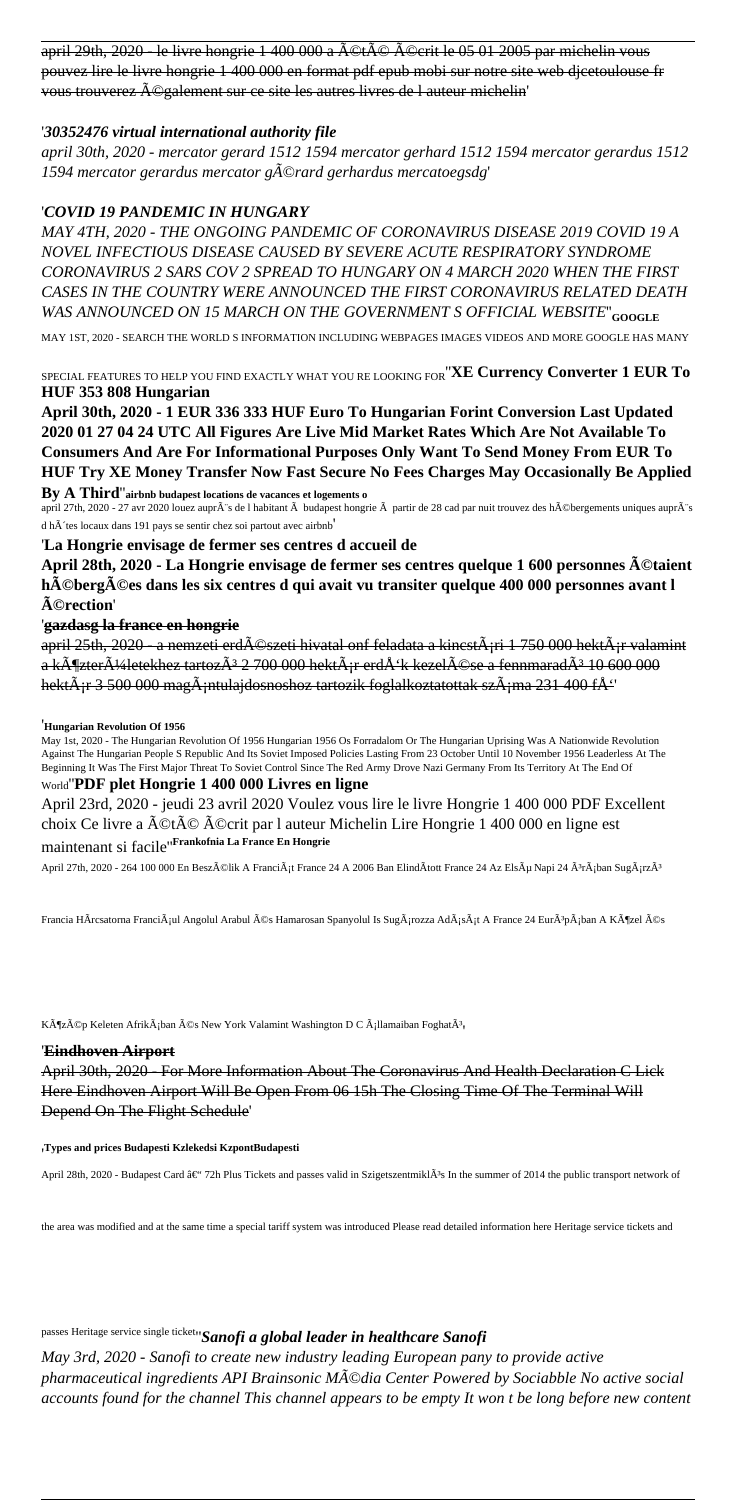### '*Sopron Travel Guide At Wikivoyage*

*April 29th, 2020 - Since Then Sopron Has Been Called Civitas Fidelissima The Most Loyal Town And The Anniversary Of The Plebiscite Is A City Holiday Sopron Suffered Greatly During World War II And It Was Bombed Several Times The Soviet Red Army Captured The City On April 1 1945*' '**hongrie seenthis**

april 24th, 2020 - infopark weekly 1 â $\mathfrak{E}^{\omega}$  7 april 2020 012 serbia beginning of april was marked with a significant deterioration of atmosphere in some of

the camps especially the big ones two massive fights occurred in obrenovac rc 5 april and krnjaca ac 6 april centers involving up to 150

### persons''**UNE FERME DE 4000 VACHES MAY 3RD, 2020 - AUJOURD HUI PRENEZ AVEC MOI LA DIRECTION DE L ESPAGNE VISITEZ AVEC MOI LA FERME DE MR SAN JOSé à DEUX PAS DES PYRéNéES IL EXPLOITE UNE FERME DE DE 1**'

### ' **Inbound tourism OECD**

April 29th, 2020 - OECD Stat enables users to search for and extract data from across OECD's many databases '*Cooperations Alphabet*

*April 17th, 2020 - We Are Present In Serbia Through Our Partner AKS Fleet Solution Founded In 2011 AKS Fleet Solution Is One Of The Leaders In The Serbian Operational Lease Market Having A Fleet Of Around 1 000 Vehicles*''**Hungary ManyMaps**

April 20th, 2020 - IGN Hongarije Ungarn Hungary Hongrie 1 300 000 g Hongarije Ungarn Hungary Hongrie More details Michelin 732 Hungary 1 400 000 g Hungary More details ITM Hungary 1 400 000 g Hungary More details Home Terms amp Conditions Contact Mobile mode To create online store ShopFactory emerce software was used'

#### '**HU Ungarn HU Hungary HU Hongrie**

April 20th, 2020 - 48 000 53 500 80 000 80 000 101 500 101 500 112 000 112 000 123 000 123 000 128 000 128 000 133 500 133 500 139 000 139 000 144 000 144 000 149 500 149 500 4 Registering A Transfer Licences And Other Rights HUF 15 000 HU Hongrie Nouveaux Montants Des Taxes Lâ€<sup>™</sup>Office Hongrois Des Brevets Nous A Informés Que Les Taxes Relatives Aux Brevets'

#### '*theparking eu*

*april 6th, 2020 - the parking is a search engine for used cars bringing together thousands of listings from all across the world donâ€*<sup>™</sup>*t hesitate to use the parking to find the car of your dreams'* 

#### '**Hvz CASTRUM**

April 19th, 2020 - In The Area Of The First Class Camping An Intimate 10 Room Pension Was Built Which Is The Nearest Hotel To The Thermal Lake

In The Cozy Restaurant The Wide Range Of Traditional Hungarian And International Food And Drink Specialities Coexist Well With Each

## Other''**Hydro**

May 1st, 2020 - Hydro Is A Fully Integrated Aluminium Pany With 35 000 Employees In 40 Countries On All Continents Bining Local Expertise Worldwide Reach And Unmatched Capabilities In R Amp D Hydro At A Glance New Water Treatment System Starts Operations In Alunorte February 11 2020 Primary Insiders Purchase Shares February 10 2020'

#### '*HUNGARY HONGRIE OECD*

*April 23rd, 2020 - Gross fixed capital formation 2000 HUF bln 3099 1 3254 2 3514 0 3618 1 539 5 790 0 858 6 1325 8 530 9 805 0 894 0 1388 1 Exports of goods and services 2000 HUF bln 9738 3 10502 4 10895 5 11685 3 2591 4 2789 6 2750 9 2763 7 2659 1 2821 2 2970 7 3234 3*' '**Cycling facts and figures ECF**

**May 2nd, 2020 - Cycling facts and figures Click here they were 400 bike sharing schemes** globally Velibâ€<sup>™</sup> the Parisian bike sharing scheme launched in 2007 now has 20 000 bicycles **and 1800 bike stations one every 300 m They are 40 000 120 000 bike trips done every day using Velib'**''**Hongrie 2014 1 OECD iLibrary**

January 20th, 2020 - Les tableaux clés des profils statistiques des pays offrent un grand choix d'indicateurs sur l'économie l'éducation l'énergie l'environnement  $l\hat{a} \in T^M$ aide  $\tilde{A}$ ©trang $\tilde{A}$ ''r'

'**369 online auction irredenta darabanth auctions co ltd**